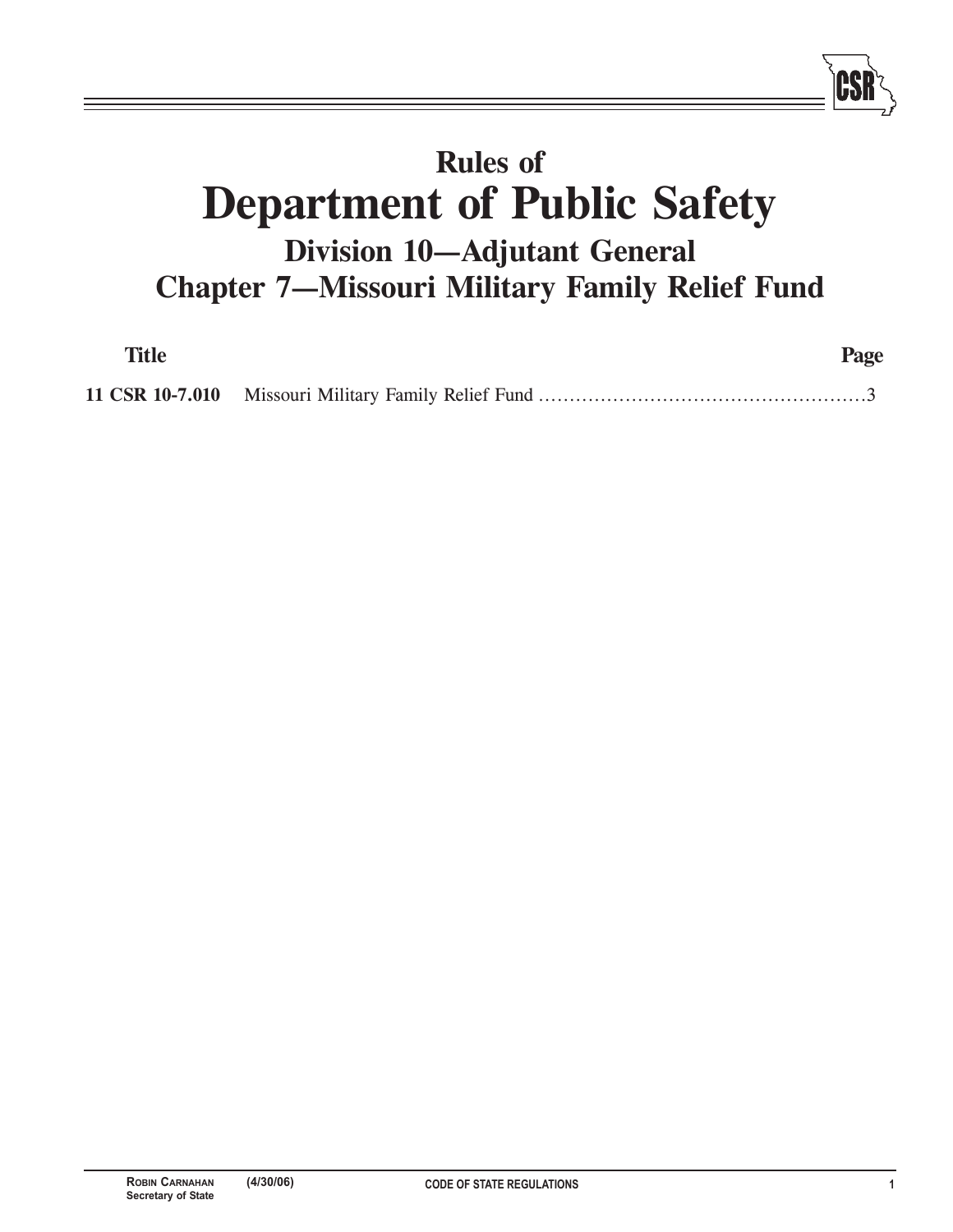

## **Title 11-DEPARTMENT OF PUBLIC SAFETY**

**Division 10–Adjutant General Chapter 7-Missouri Military Family Relief Fund**

### **11 CSR 10-7.010 Missouri Military Family Relief Fund**

*PURPOSE: This rule prescribes guidelines as required by section 41.216, RSMo, to administer the Missouri Military Family Relief Fund, which provides an opportunity to receive donations from individuals or corporations and also on standard individual income tax forms, to allow taxpayers to contribute to the Missouri Military Family Relief Fund. It provides the adjutant general with the power to make grants from the fund to members and families of the Missouri National Guard members or to reserve component members and families who are Missouri residents and were called to active military service as a result of the September 11, 2001, terrorist attacks.*

(1) Definitions as used in this rule, unless the context clearly indicates otherwise, the following terms shall mean:

(A) Adjutant general—as defined in Chapter 41, *Revised Statutes of Missouri*, section 41.110;

(B) Families of members-a husband, wife, child, mother, father, brother, sister, or other person who has been approved as a dependent and is enrolled in the Defense Enrollment Eligibility Reporting System (DEERS) in accordance with applicable military regulations. A custodial parent or guardian of a member's dependent may apply for a grant on behalf of that dependent;

(C) Interested party-non-family member granted power of attorney by the service member;

(D) Active duty-military service performed as state active duty under 41.480 and/or 44.415, RSMo; military service performed under the provisions of Title 32, *United States Code*; or military service performed under the provisions of Title 10, *United States Code*;

(E) Reserve component—reserve forces of the United States: Air Force Reserve, Army Reserve, Coast Guard Reserve, Marine Corps Reserve, Naval Reserve;

(F) Duty as a result of September 11, 2001–Title 10 or Title 32 active duty service of a minimum of thirty (30) consecutive days, directly related to the President's Partial Mobilization Authority in response to the attacks (currently referred to as Operation Noble Eagle, Operation Iraqi Freedom and

Operation Enduring Freedom); any future operations as determined by the president; or any future operations as determined by the governor of Missouri;

(G) Missouri Military Family Relief Fund  $(MMFRF)$ —as defined in Chapter 41, *Revised Statutes of Missouri*, section 41.218;

(H) Review panel—a Command Sergeants Major of the Missouri National Guard, an active or retired Command Sergeants Major of a reserve component or its equivalent and a representative of the Missouri Veterans' Commission:

(I) MMFRF coordinator-individual appointed by the adjutant general to serve as recorder for the review panel and to execute administrative functions relative to the Missouri Military Family Relief Fund; and

(J) Quality of Life and Medical Based Grants (OLMBG)-grants for generally accepted living expenses; housing, transportation, utilities, repairs, groceries, etc. This grant excludes luxury items such as cable TV, vacations, alcohol, etc.

(2) Determination of Eligibility for Quality of Life and Medical Based Grants (QLMBG). The grant applicant must show proof of the following:

(A) He or she is a member of the Missouri National Guard or a Missouri resident who is a member of another reserve component branch, applying on behalf of his or her family;

(B) Or is a family member of that service member, or has been given power of attorney by the service member. Proof of residency for military members will consist of information obtained from DEERS. Proof of a familial relationship will also consist of information obtained from DEERS;

(C) The Missouri National Guard or reserve component member was on active military duty for at least thirty (30) consecutive days as a result of the September 11, 2001 terrorist attacks. Proof of active duty will consist of a copy of the orders issued by an authorized headquarters ordering the member to such duty, and documentation showing that such duty was actually performed. Eligible active duty includes any active duty since September 11, 2001;

(D) The Missouri National Guard or reserve component member has been off Title 10 or Title 32 orders in support of the Global War on Terrorism for less than one hundred twenty (120) days if applying for a grant after release from active duty;

(E) A copy of a payroll record from the member's civilian employer that indicates member's monthly salary plus a copy of a military leave and earnings statement (LES) that indicates the member's monthly salary;

(F) Proof that the member or family member has incurred or is about to incur a specific monetary expense relating to clothing, food, housing, utilities, medical services, medical prescriptions, insurance or vehicle payments. Such proof shall include, but is not limited to, a copy of a bill, invoice, estimate, cancellation notice, or any other similar record;

(G) A signed statement that the grant request is for the purpose identified in the application and that the grant funds will be used for the purposes requested;

(H) The Missouri National Guard or reserve component member holds a pay grade no higher than O-3, if a commissioned officer, or W-2, if a warrant officer. Individuals or families will be eligible for the grant based upon rank at the time of the mobilization. Proof of pay grades will consist of information obtained from DEERS;

(I) If a custodial parent or guardian is applying for a grant on behalf of a member's dependent, then the custodial parent or guardian must provide proof of guardianship of a member's dependent currently enrolled in DEERS;

(J) The adjutant general is authorized to waive the requirements in subsection  $(2)(H)$ upon a written request indicating the circumstances justifying such a waiver, and upon proof that there has in fact been some decrease from the member's civilian salary. Such circumstances include, but are not limited to, death, injury or incapacity of the member, long-term deployment of the member and unexpected expenses incurred by the member's family. The adjutant general may use discretion in granting or denying such requests; and

(K) Upon recommendation of the review panel the adjutant general is authorized to waive the one hundred twenty (120)-day limitation in subsection (D) of this section. The adjutant general may use discretion in granting or denying such requests.

(3) The following members are ineligible to receive QLMBG:

(A) All commissioned and warrant officers with pay grades of O-4 and W-3, or higher;

(B) Personnel serving in Active Guard/Reserve (AGR) or similar full-time unit support programs unless called to Title 10 service; or a change in Title 32 due to the September 11, 2001 terrorist attacks; or

(C) Members who, at any time prior to the disbursement of funds pursuant to a grant application under this section, receive a punitive discharge or an administrative discharge